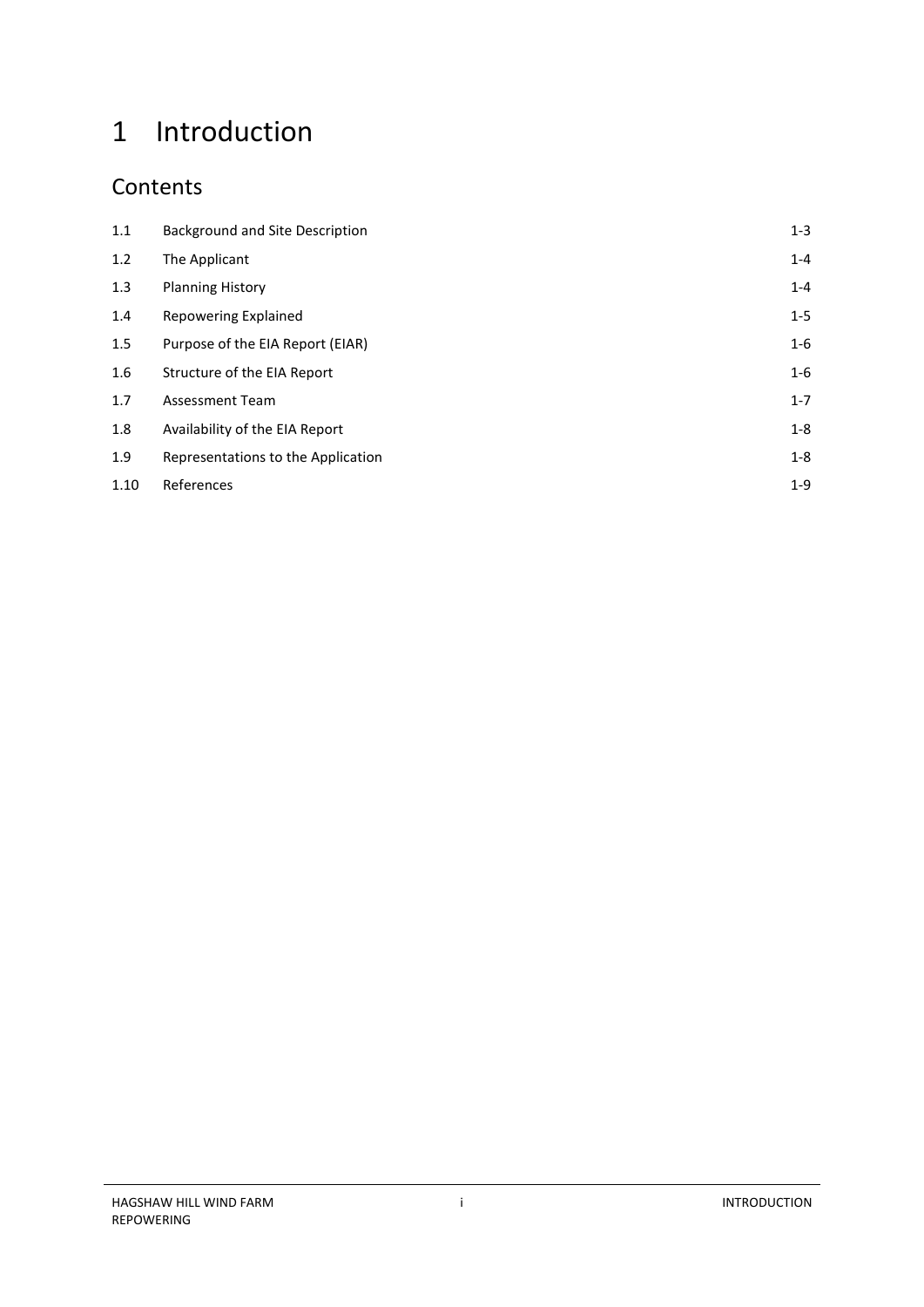This page is intentionally blank.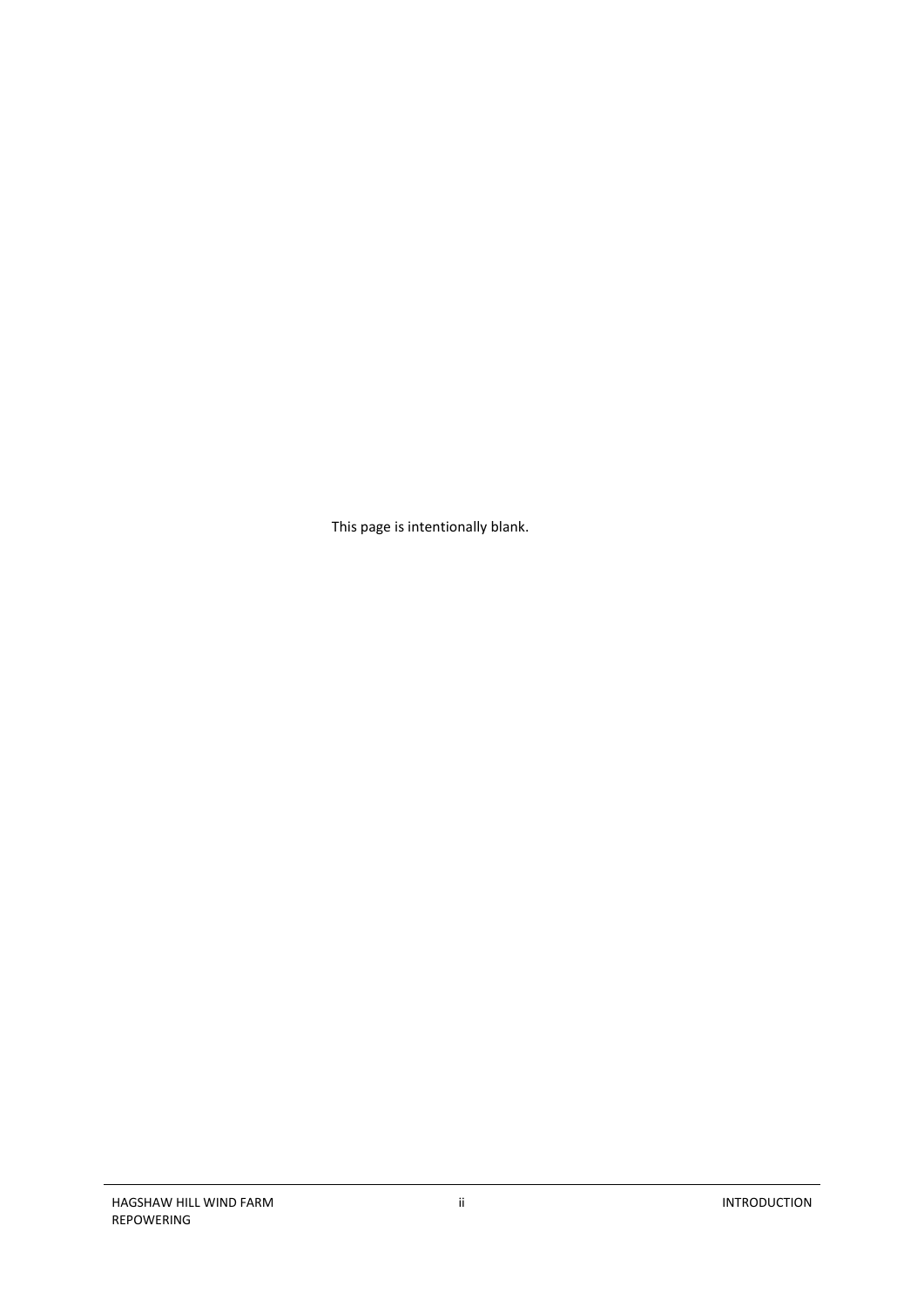# 1 Introduction

# <span id="page-2-0"></span>1.1 Background and Site Description

- 1.1.1 Hagshaw Hill Repowering Ltd is a subsidiary of 3R Energy Solutions Ltd and is hereafter referred to as "the Applicant". The Applicant intends to apply to the Scottish Ministers for a Section 36 (S36) consent and deemed planning consent, under the terms of the Electricity Act 1989, for the repowering and extension of Hagshaw Hill Wind Farm (hereafter referred to as the "Proposed Development"), at a site centred on British National Grid (BNG) NS 79240 30238.
- 1.1.2 This application will be supported by an Environmental Impact Assessment Report (EIA Report) as required by The Electricity Works (Environmental Impact Assessment) (Scotland) Regulations 2017.
- 1.1.3 This EIA Report has been prepared to assess the environmental impacts of the Proposed Development and will accompany the S36 Application submitted to the Scottish Ministers.
- 1.1.4 The Proposed Development will comprise the repowering and extension of the existing Hagshaw Hill Wind Farm, which is a 26 turbine site currently operated by ScottishPower Renewables and nearing the end of its operational life. The Proposed Development will consist of 14 turbines up to 200 m blade tip height when vertical, each being around 6 megawatt (MW) in power rating.
- 1.1.5 The Proposed Development generation capacity will be approximately 84 MW, plus around 20 MW of storage capacity. The associated infrastructure will include: site access; access tracks (new and reused/upgraded); crane hardstandings; underground cabling; on-site substation, control room, energy storage facility and maintenance building; temporary construction compounds (including concrete batching plant) and a laydown area; potential excavations/borrow workings; and two permanent meteorological masts.

#### *Site Description*

- 1.1.6 The Proposed Development site is partly formed by the existing Hagshaw Hill Wind Farm, which comprises 26 existing turbines located on three hills, Hagshaw Hill, Common Hill and Broomerside Hill (hereafter referred to as the "Existing Development"). The Proposed Development site also incorporates land to the south of the Existing Development, east-north east of the Galawhistle Wind Farm development.
- 1.1.7 The village of Glespin lies approximately 1.6 km to the south of the nearest proposed turbine, and the village of Douglas approximately 3.2 km to the east. The M74 motorway is approximately 6 km east of the proposed turbines, and the site boundary incorporates two access route options from the M74 to the proposed turbine locations. The overall site area, including the access route options, extends to 275 ha.
- 1.1.8 The location and wider environment of the site is shown on Figure 1.1a. Figure 1.1b shows the main development area overlain on an aerial photograph base. The Proposed Development layout is shown in detail on Figures 1.2a to 1.2c.
- 1.1.9 The total power output of the Proposed Development would be around 84 MW. Based on a calculated site-specific capacity factor, the annual indicative total power output for the site would be around 237.7 GW hours per annum, indicating the Proposed Development would generate enough electricity to power approximately 60,940 average UK households (based on average electricity consumption per household in the UK quoted by RenewableUK in 2017, of 3900 kW). The Proposed Development would contribute towards international and national targets for the generation of renewable energy and reduction in greenhouse gas emissions (further information is provided on this matter in Chapter 3).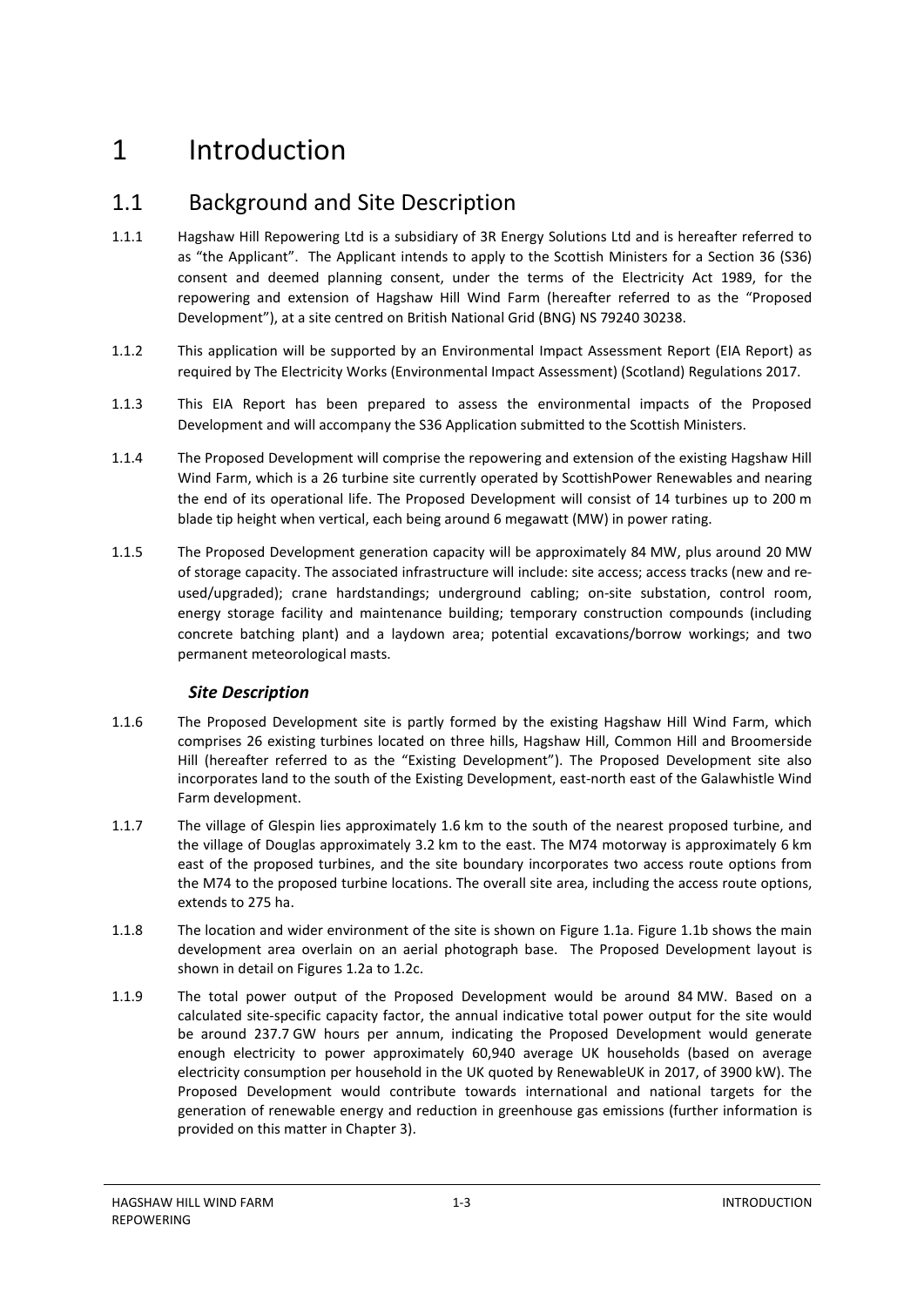1.1.10 The electricity produced will be exported to the electricity network. The proposed point of connection to the wider electricity network is via the Coalburn Transmission Substation to the north-east of the site.

#### <span id="page-3-0"></span>1.2 The Applicant

- 1.2.1 Hagshaw Hill Repowering Ltd (the Applicant) is a subsidiary of 3R Energy Solutions Ltd (3R Energy) which is a Clydesdale-based SME that is part of a family group of companies which also includes Holz Energie UK Ltd; William Mitchell & Sons Ltd; and Mitchell Farming Partnerships.
- 1.2.2 3R Energy is a renewable energy and development company based in Lanark. Holz Energie UK, sister company of 3R Energy and also based in Lanark, is a wholly owned UK import franchise of the successful German wood-gas CHP manufacturer, Holz Energie Wegscheid. Mitchell Farming Partnerships and William Mitchell & Sons Ltd, based at Newtonhead Farm Rigside and Hazelside Farm Glespin respectively, manage the farming assets of the Group.
- 1.2.3 Together, the Group:
	- owns and manages over 3,500 acres of land in the Douglas Valley, including the Proposed Development site;
	- generates a combined annual turnover of c.£6m;
	- employs 18 people on a full and part time basis; and
	- has farmed the land at Hagshaw Hill for over 120 years.
- 1.2.4 Following its establishment in 2009, 3R Energy has supported farms and rural businesses in reducing their energy costs, with the mainstay of the business being farm sized wind turbines, CHP systems and biomass boilers. More recently, a successful application to develop a 49 MW wind farm at Douglas West represented the next step in the development of the business into largerscale renewables. The current proposal to repower the Hagshaw Hill Wind Farm forms a key component of a wider Forward Strategy (refer to Appendix 1.1) for the landholding which aims to grow and diversify the business for the future.
- 1.2.5 3R Energy is a local company and is committed to working with the local communities in the Douglas Valley to develop a successful project at the site which will deliver significant and lasting benefits for the surrounding communities.

## <span id="page-3-1"></span>1.3 Planning History

- 1.3.1 Planning permission was granted for the Existing Development by Clydesdale District Council in February 1995 under planning ref. P/LK/01940252 P. The Existing Development comprises 26 wind turbines which are 55 m in height and associated infrastructure, with a total generation capacity of 15.6 MW. The Existing Development was constructed in 1995 and became Scotland's first commercial wind farm. Condition 9 of planning permission ref. P/LK/01940252 P requires the site to be restored within 6 months of the wind farm ceasing to generate electricity.
- 1.3.2 A further planning permission was granted for an extension of the Existing Development by South Lanarkshire Council (SLC) in December 2006 under planning ref. CL/05/0018 (hereafter referred to as the "Hagshaw Hill Extension"). The Hagshaw Hill Extension became operational in 2008 and comprises an additional 20 turbines which are 80 m in height, with a generation capacity of 26 MW. The Hagshaw Hill Extension turbines are in two groups: nine turbines to the west of the Existing Development on Avemarks Hill and 11 turbines to the east of the Existing Development near Burnt Rig (refer to Figure 1.3). The Hagshaw Hill Extension will continue to operate until at least 2033 and does not form part of this repowering proposal.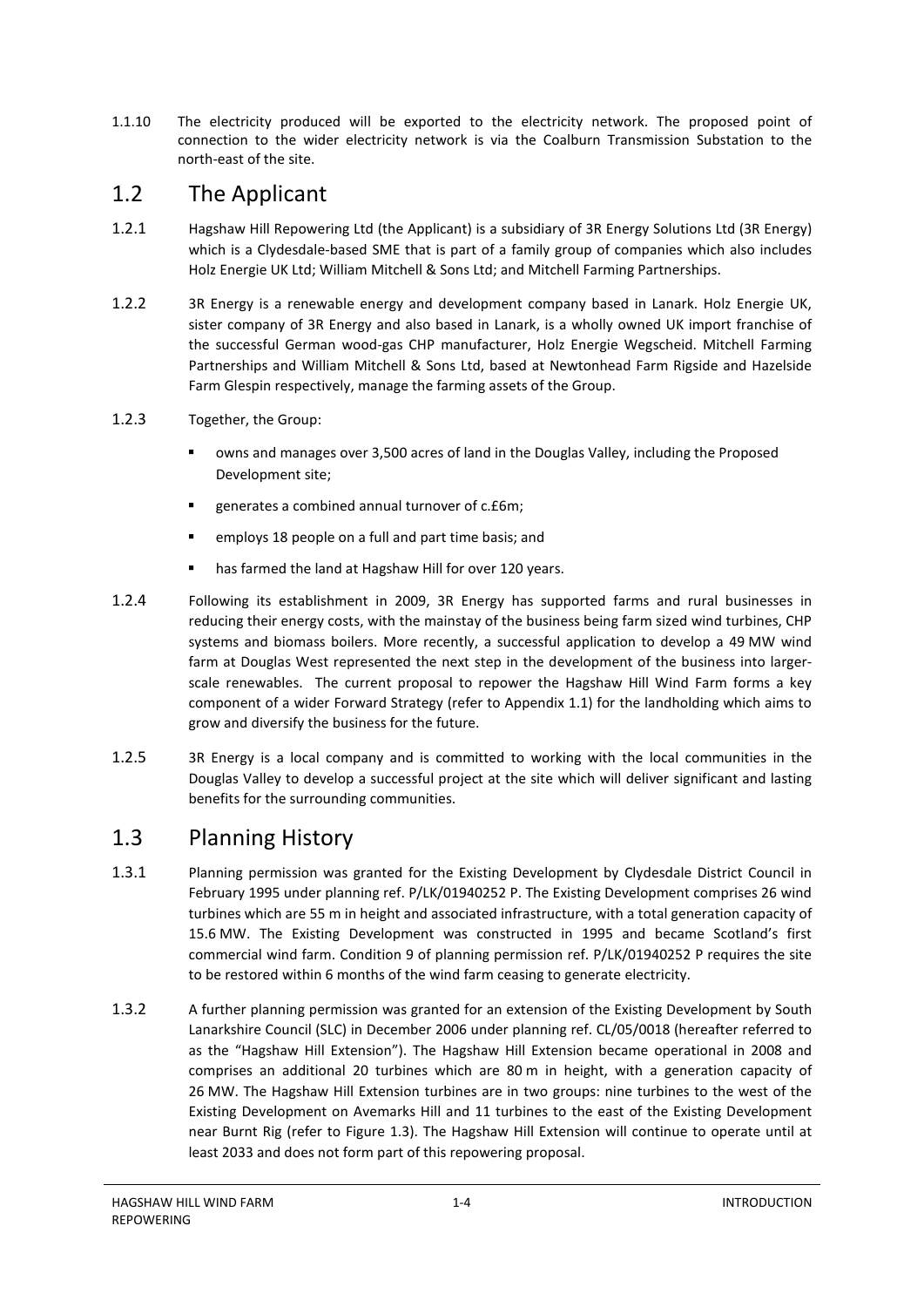- 1.3.3 The application for the Proposed Development has been discussed with the Scottish Government Energy Consents Unit and relevant consultees in order to confirm the approach to and scope of the EIA (refer to Chapter 4 for more detail). A formal Scoping Opinion was not sought, however consultees have provided input to and feedback on the EIA scope through meetings and direct correspondence, as detailed in Chapter 4 and each of the technical assessment chapters.
- 1.3.4 The assessment presented in this EIA Report seeks to align with draft SNH guidance on assessing the impact of repowered wind farms on nature (SNH, 2018), while remaining compliant with the EIA Regulations. The approach taken involves presenting an assessment of the potential effects of the Proposed Development at the site if it had been decommissioned and restored, while also acknowledging the presence of the existing wind farm and considering the difference in environmental effects between the Existing Development and the Proposed Development. This is discussed further in Chapter 4.
- 1.3.5 In the case of this repowering proposal it is also recognised that even if the Existing Development was decommissioned and the site restored, the Hagshaw Hill Extension turbines would continue to operate for many years to come on either side of the Existing Development site i.e. decommissioning and restoration of the Existing Development site would not result a vacant hillside scenario..
- 1.3.6 Table 1.1 below provides a comparison between the Existing Development (excluding Hagshaw Hill Extension) and the Proposed Development.

| <b>Characteristic</b>       | <b>Existing Development</b> | <b>Proposed Development</b> |
|-----------------------------|-----------------------------|-----------------------------|
| Number of Wind Turbines     | 26                          | 14                          |
| Maximum Tip Height          | 55 m                        | $200 \text{ m}$             |
| <b>Turbine Capacity</b>     | 0.6 MW each                 | c.6 MW each                 |
| Overall Wind Farm Capacity  | 15.6 MW                     | c.84 MW                     |
| <b>Storage Capacity</b>     | None                        | $c.20$ MW                   |
| Total Power Generation p.a. | 38.2 GWh                    | c.237.7 GWh                 |
| Community Benefit p.a.      | £29,000                     | c.£420,000                  |

#### **Table 1.1 – Comparison of Existing Development and Proposed Development**

1.3.7 The proposed repowering project would therefore result in an increase in installed capacity of the site, from 15.6 MW to around 84 MW. The proposed larger generator size, coupled with greater wind yields from taller turbines with bigger rotors, and improved efficiency of newer model turbines, is anticipated to result in approximately six times the renewable energy generation and 14 times the community benefit of the Existing Development.

## <span id="page-4-0"></span>1.4 Repowering Explained

- 1.4.1 Repowering is the process to replace older first-generation wind turbines with modern units that are quieter, more reliable and capable of producing more electricity, more efficiently. The process is carried out within a timeframe that allows replacement of older units before they come to the end of their operational life.
- 1.4.2 Reliability of older generation turbines drops with age and scarcity of spares can also drive up operating and maintenance costs. There has been a vast improvement in turbine technology over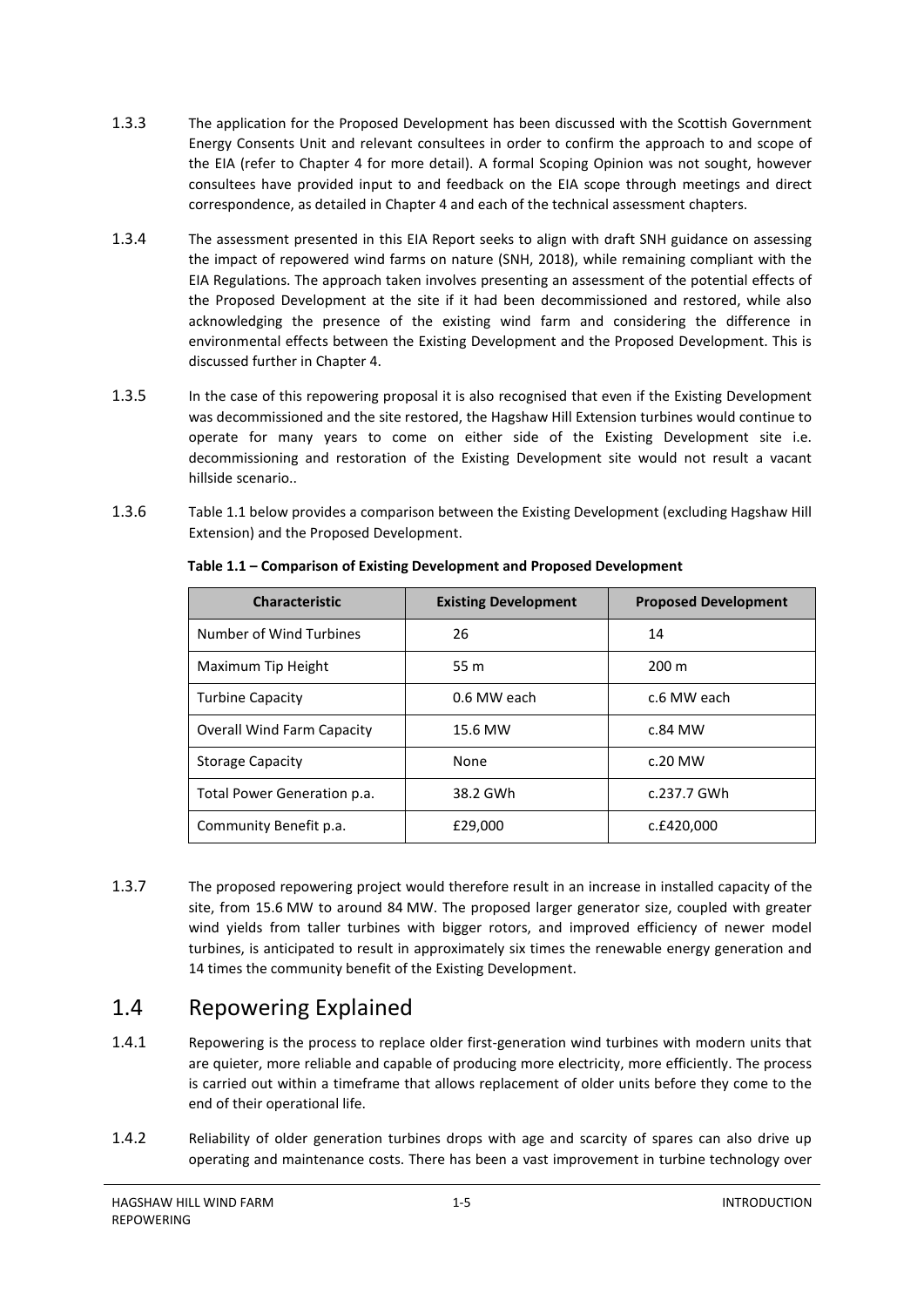the last 10 years which means that modern turbines are far more reliable than their predecessors and capable of delivering vastly increased renewable generation.

1.4.3 Repowering maximises energy generation and updates a country's turbine fleet to the latest technology standards, which brings benefits to the environment and to consumers.

### <span id="page-5-0"></span>1.5 Purpose of the EIA Report (EIAR)

- 1.5.1 ITPEnergised (ITPE) was appointed by the Applicant to undertake an Environmental Impact Assessment (EIA) of the Proposed Development in accordance with the Section 36 of the Electricity Act and The Electricity Works (Environmental Impact Assessment) (Scotland) Regulations 2017 ('the EIA Regulations'). The EIA process is the systematic process of identifying, predicting and evaluating the environmental impacts of a proposed development. The EIA process is reported in this EIA Report, which identifies the methodologies used to assess the environmental effects predicted to result from the construction, operation and decommissioning of the Proposed Development. Where appropriate, it also sets out mitigation measures designed to prevent, reduce and, if at all possible, offset potential significant adverse environmental impacts. An assessment of residual effects, those expected to remain following implementation of mitigation measures, is also presented.
- 1.5.2 The main findings and conclusions of this EIA Report are summarised in a Non-Technical Summary (NTS), as required by the EIA Regulations. The NTS, provided as a stand-alone document, summarises the key findings of the EIA in easily accessible, non-technical language, ensuring everyone with an interest in the project can understand and access information on its predicted environmental effects.
- 1.5.3 This EIA Report and NTS accompany the application for S36 consent, being submitted to the Scottish Ministers.

#### <span id="page-5-1"></span>1.6 Structure of the EIA Report

- 1.6.1 The EIA Report is split into four volumes, with the NTS forming a separate document. **Volume 1** of this EIA Report is structured as follows:
	- Chapter 2 provides a description of the design iteration process, detailing how the Proposed Development evolved through the course of the assessment process and the elimination of alternative development options;
	- Chapter 3 provides a description of the existing site, details of the Proposed Development, the construction, operation and maintenance processes, decommissioning process, need for the development and carbon considerations;
	- Chapter 4 is the methodology of the EIA process including the scope of the process, justification for topics scoped out of the EIA, and details of the Public Consultation process;
	- Chapter 5 is the planning policy context;
	- Chapter 6 assesses the potential and residual effects on landscape and visual amenity;
	- Chapter 7 assesses the potential and residual effects on ecology and nature conservation;
	- Chapter 8 assesses the potential and residual effects on ornithology;
	- Chapter 9 assesses the potential and residual effects on noise and vibration;
	- Chapter 10 assesses the potential and residual effects on the historic environment;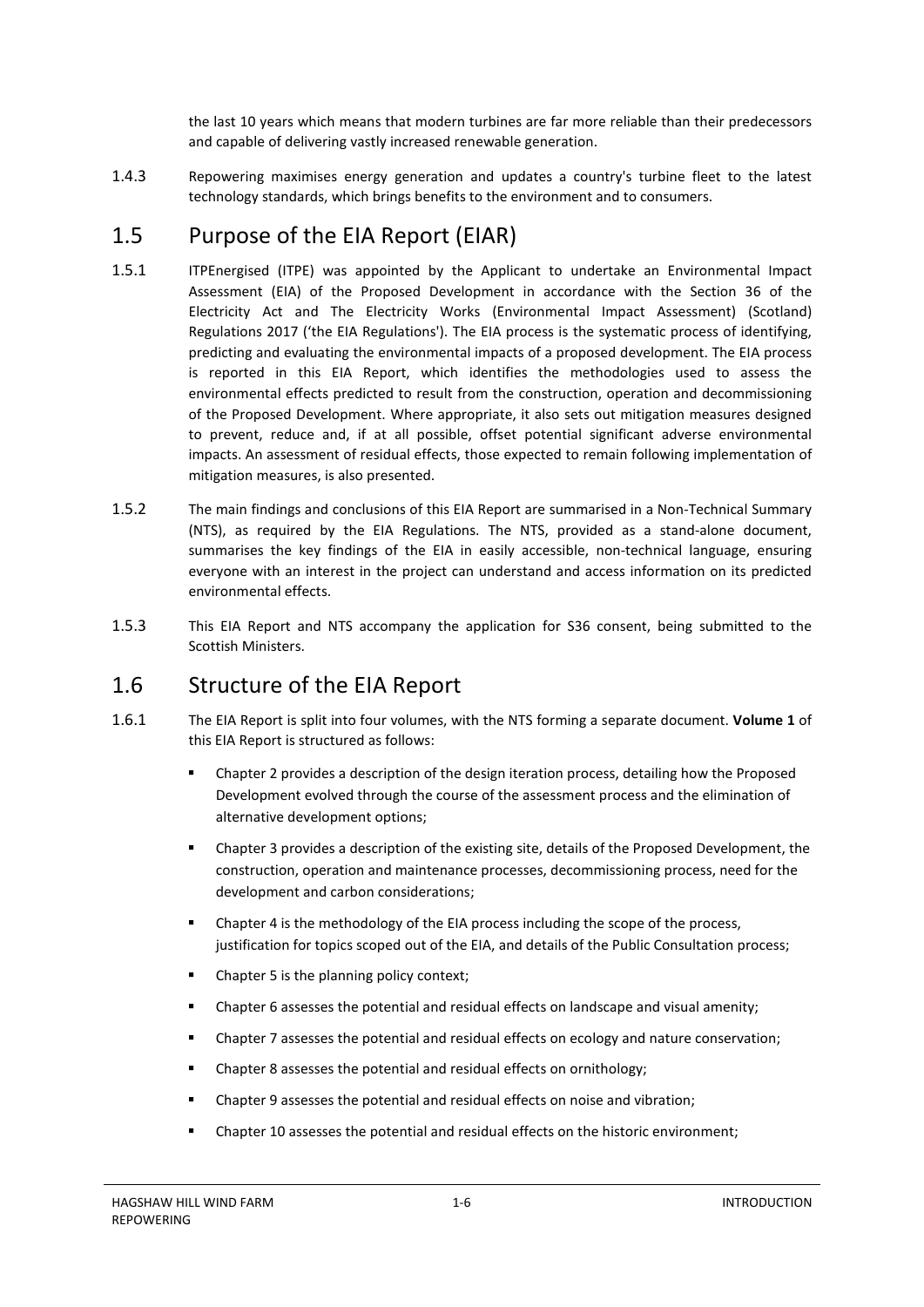- Chapter 11 assesses the potential and residual effects on hydrology, hydrogeology and geology;
- Chapter 12 assesses the potential and residual effects on traffic and transport;
- Chapter 13 assesses the potential and residual effects on socio-economics, tourism and recreation;
- Chapter 14 assesses the potential and residual effects on aviation, radar and telecommunications;
- Chapter 15 assesses the potential and residual effects from shadow flicker and reflectivity;
- Chapter 16 provides a summary of all predicted cumulative effects;
- Chapter 17 is the Schedule of Environmental Commitments, which summarises all of the mitigation measures presented in this EIA Report; and
- Chapter 18 provides summary tables of all predicted residual effects.
- 1.6.2 **Volume 2** contains the figures that inform the EIA Report.
- 1.6.3 **Volume 3** contains supporting information and appendices for each of these technical chapters, and additional studies that have been prepared to inform the relevant assessments as reported in the EIA Report. **Confidential Annexes** to the EIA Report, which include confidential information on protected species will be provided separately to the Scottish Government Energy Consents Unit, South Lanarkshire Council (SLC) and Scottish Natural Heritage (SNH).
- 1.6.4 **Volume 4** contains the landscape and visual impact assessment visualisations that inform Chapter 6 Landscape and Visual Assessment.
- 1.6.5 Additional supporting documents which form part of the S.36 Consent application submission include a **Planning Statement** and a **Pre-Application Consultation (PAC) Report**.

#### <span id="page-6-0"></span>1.7 Assessment Team

- 1.7.1 The assessment was undertaken by ITPE's environmental teams supported by the following external consultants:
	- **ACIA Acoustics (Noise Assessment);**
	- **AECOM** (Engineering Design);
	- **Brodies LLP (Legal Advisors);**
	- **Mott MacDonald (Historic Environment Assessment);**
	- **BIGGAR Economics (Socio-Economic Assessment);**
	- MacArthur Green (Ecology and Ornithology Assessments);
	- Pegasus Group (Landscape and Visual Assessment and Residential Visual Amenity Assessment);
	- **Transport Planning (Traffic and Transport Assessment);**
	- **ILL (Policy and Consenting Framework); and**
	- Wind Business Support (Aviation & Telecommunications Assessment).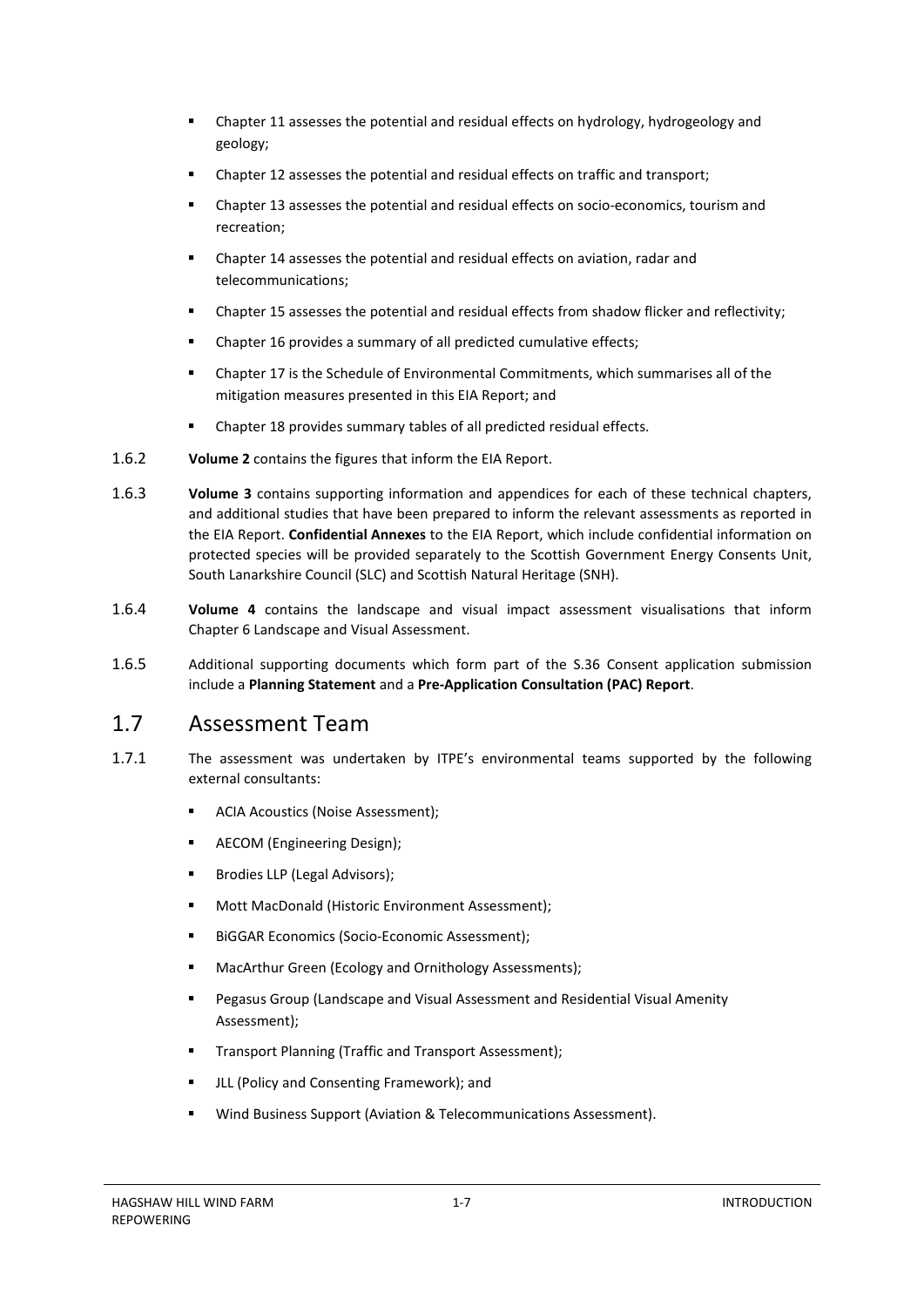# <span id="page-7-0"></span>1.8 Availability of the EIA Report

1.8.1 Copies of the EIA Report are available from:

3R Energy Lanark Auction Market, Hyndford Road, Lanark ML11 9AX Tel: (01555) 660244 Email: info@3renergy.co.uk

- 1.8.2 The cost of a hard copy of the EIA Report Volumes 1 and 3 (EIA chapters and technical appendices) is £250.00, and a hard copy of the EIA Report Volume 2 and 4 (figures) is £500.00. In addition, all documents are available (as a PDF) on a DVD for £15.00. The Non-Technical Summary (NTS) is available free of charge. Copies of the other supporting documents are also available in hard copy with the cost to be confirmed on request.
- 1.8.3 Copies of the EIA Report will also be available for viewing during opening hours at the following locations:

South Lanarkshire Council Planning and Building Standards HQ Montrose House 154 Montrose Crescent Hamilton ML3 6LB

Coalburn Miners Welfare 42 Coalburn Road Coalburn ML11 0LH

St.Brides Centre Braehead Douglas ML11 0PT

#### <span id="page-7-1"></span>1.9 Representations to the Application

1.9.1 Any representations to the application should be made directly to the Scottish Government at:

Energy Consents Unit 5 Atlantic Quay 150 Broomielaw Glasgow G2 8LU Email: [representations@gov.scot.](mailto:representations@gov.scot)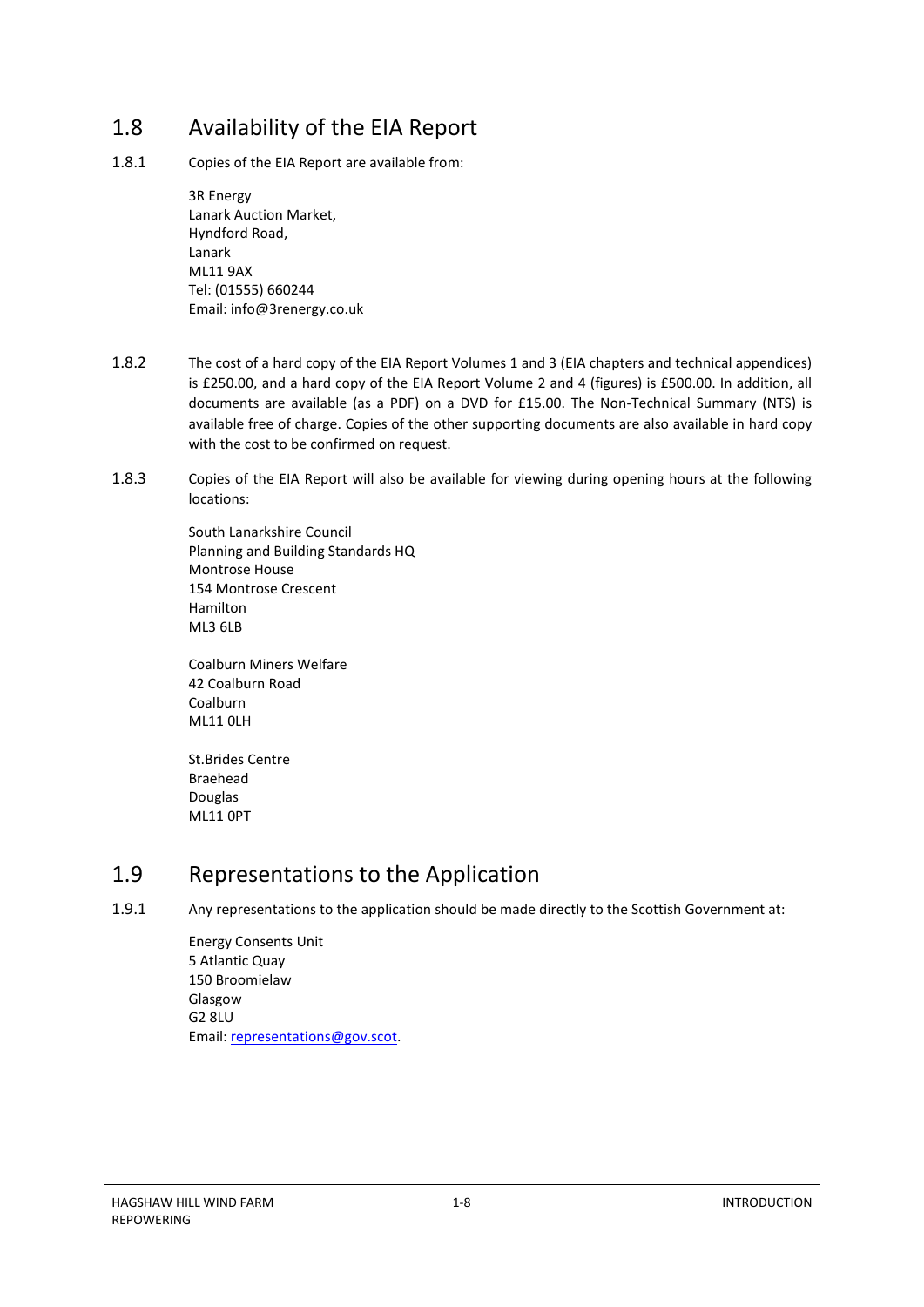# <span id="page-8-0"></span>1.10 References

RenewableUK (2017). *UKWED Figures Explained*. Available at: [http://www.renewableuk.com/en/renewable-energy/wind-energy/uk-wind-energy](http://www.renewableuk.com/en/renewable-energy/wind-energy/uk-wind-energy-database/figures-explained.cfm)[database/figures-explained.cfm](http://www.renewableuk.com/en/renewable-energy/wind-energy/uk-wind-energy-database/figures-explained.cfm)

Scottish Natural Heritage (2018). Assessing the impact of repowered wind farms on nature (Consultation Draft). Available at:

[https://www.nature.scot/sites/default/files/2018-06/Guidance%20-](https://www.nature.scot/sites/default/files/2018-06/Guidance%20-%20Assessing%20the%20impact%20of%20repowered%20wind%20farms%20on%20nature%20-%20consultation%20draft%20-%20June%202018.pdf) [%20Assessing%20the%20impact%20of%20repowered%20wind%20farms%20on%20nature%20-](https://www.nature.scot/sites/default/files/2018-06/Guidance%20-%20Assessing%20the%20impact%20of%20repowered%20wind%20farms%20on%20nature%20-%20consultation%20draft%20-%20June%202018.pdf) [%20consultation%20draft%20-%20June%202018.pdf](https://www.nature.scot/sites/default/files/2018-06/Guidance%20-%20Assessing%20the%20impact%20of%20repowered%20wind%20farms%20on%20nature%20-%20consultation%20draft%20-%20June%202018.pdf)